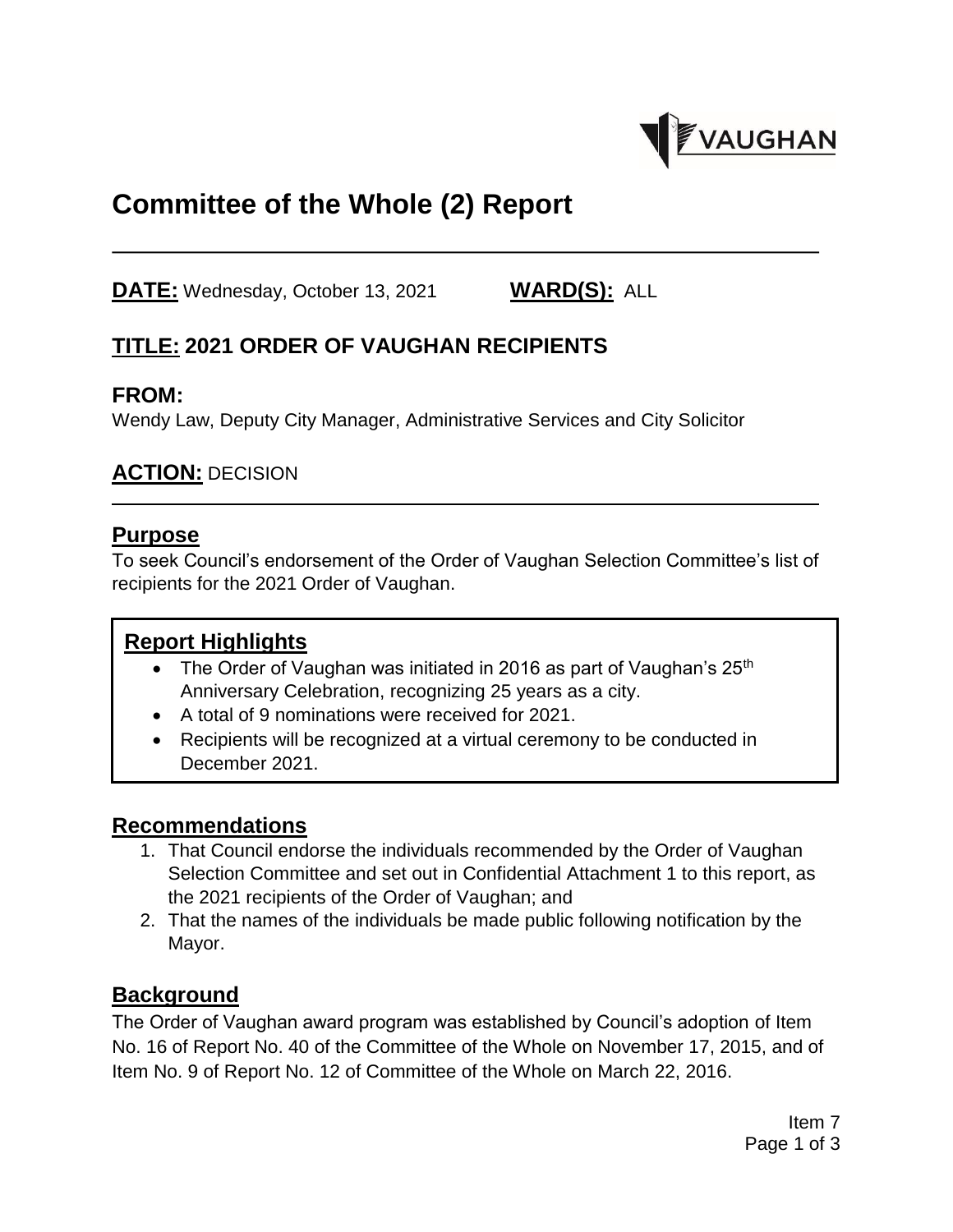The Order of Vaughan is presented as Vaughan's highest civic honour. The Order of Vaughan is granted to a maximum of ten individuals annually, except in the first year (2016) when 25 individuals were recognized for their contributions to the city over its first 25 years.

Recipients will become Members of the Order of Vaughan and will be permitted to indicate such membership by wearing a pin presented at a public ceremony. The initiative is modelled after the Order of Canada and Order of Ontario, and similar awards programs have been established by cities such as Ottawa and Montreal.

# **Previous Reports/Authority**

[Item 16, Report No. 40, Committee of the Whole, November 17, 2015](https://www.vaughan.ca/council/minutes_agendas/AgendaItems/CW1103_15_16.pdf) [Item 9, Report No, 12, Committee of the Whole, March 22, 2016](https://www.vaughan.ca/council/minutes_agendas/AgendaItems/CW0301_16_9.pdf)

Additional information about the Order of Vaughan can be found here: <http://www.vaughan.ca/cityhall/OrderOfVaughan/Pages/default.aspx>

## **Analysis and Options**

To qualify for the Order of Vaughan, an individual must have a significant and enduring relationship with the city and recognized as being engaged in a beneficial activity in Vaughan in one or more of the following categories:

Arts and Entertainment **Business** Science and Technology **Environment** Media and Communications Philanthropy Not-For-Profit **Spiritual Athletics** Public Service Equity and Diversity Health and Wellness **Education Accessibility** 

Item 7 In all, nomination packages for 9 individuals were reviewed by the Order of Vaughan Selection Committee. The Selection Committee for the Order of Vaughan consists of Nick Spensieri, City Manager; Gus Michaels, Acting Deputy City Manager of Community